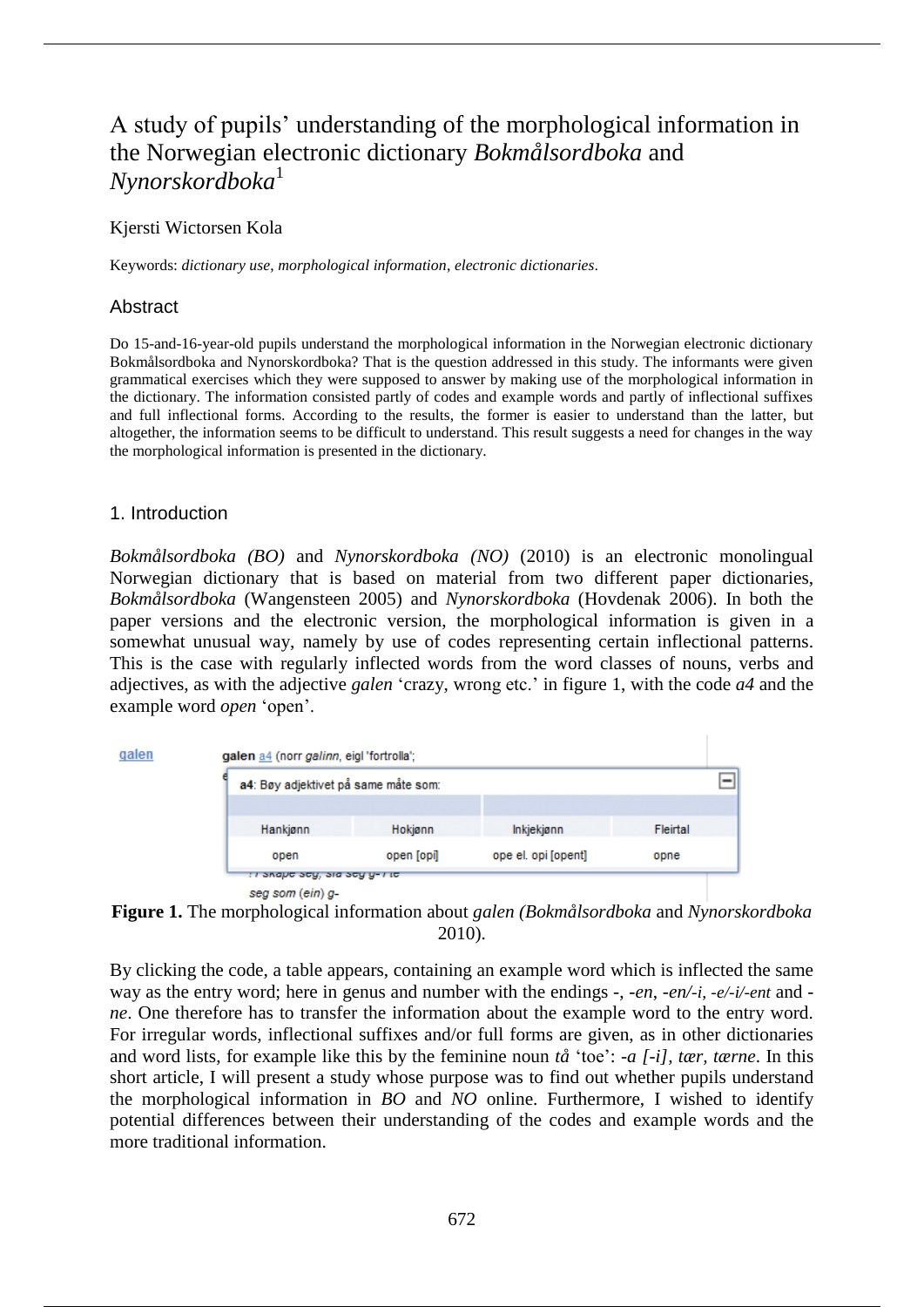# 2. Previous studies

Knowledge of Norwegians' use of monolingual general dictionaries is limited, because most of the studies carried out centre around learners' dictionaries and have additionally been carried out outside Norway and the other Nordic countries. One of these studies is that by Anna Dziemianko (2011). She examined the user-friendliness of different types of syntactic noun and verb codes in English learners' dictionaries, and discovered that the *form* of the codes was significant in this respect. Alternative verb codes were more user-friendly than mainstream codes for all the informants, independent of level of knowledge, whereas the mainstream noun codes turned out to be the most user-friendly to the advanced students.

# 3. Research design and procedure

The informants in this quantitative study are forty-two 15-and-16-year-old pupils from the same school. They did not get any instruction in how to use the dictionary beforehand. Even so, they seemed to have a sound basis for understanding the information, because they all had been trained in using the word list *Nynorsk ordliste for alle* (Bjones and Dalene 1996), and because many of them had a grade in *nynorsk* which was above average. Because it is in working with *nynorsk* that the pupils are most accustomed to using dictionaries, the study is limited to the *nynorsk* part of the dictionary.

The pupils were given a booklet containing three questions about their previous knowledge, as well as eleven grammatical exercises. The exercises asked the pupils to inflect nouns and verbs by filling in forms in tables, and to supply the correct form of adjectives in sentences. The pupils were supposed to do this by making use of the morphological information in the dictionary. In order to try to avoid the pupils answering without using the information, for instance because they knew how to inflect the words beforehand, I mainly chose words which they likely did not know. The morphological information that was needed for every single exercise was given in the form of pictures, as in figure 1. The first five exercises contained information in the shape of codes and example words, and the remaining of inflectional suffixes and full forms.

# 4. Results

In total, the pupils answered 73 % of the exercises correctly, while the remaining were either answered wrongly or not answered; that is, 27 % of the answers were incorrect. A comparison of the answers to the exercises with and without a code and example word demonstrates that there are both more incorrect and more missing answers in the latter category; that is, those which provided traditional inflectional suffixes and full forms. In total, 32 % of the answers to these exercises were incorrect, as against 22 % of those to the exercises with code. Some of the adjective exercises proved to be particularly difficult, especially one with an error rate of 62 %.

# 5. Analysis

Generally, the study shows that there are surprisingly many incorrect and lacking answers to most of the exercises, considering the fact that the key was actually easily accessible. Analysis of the answers indicates that several mistakes are due to the pupils'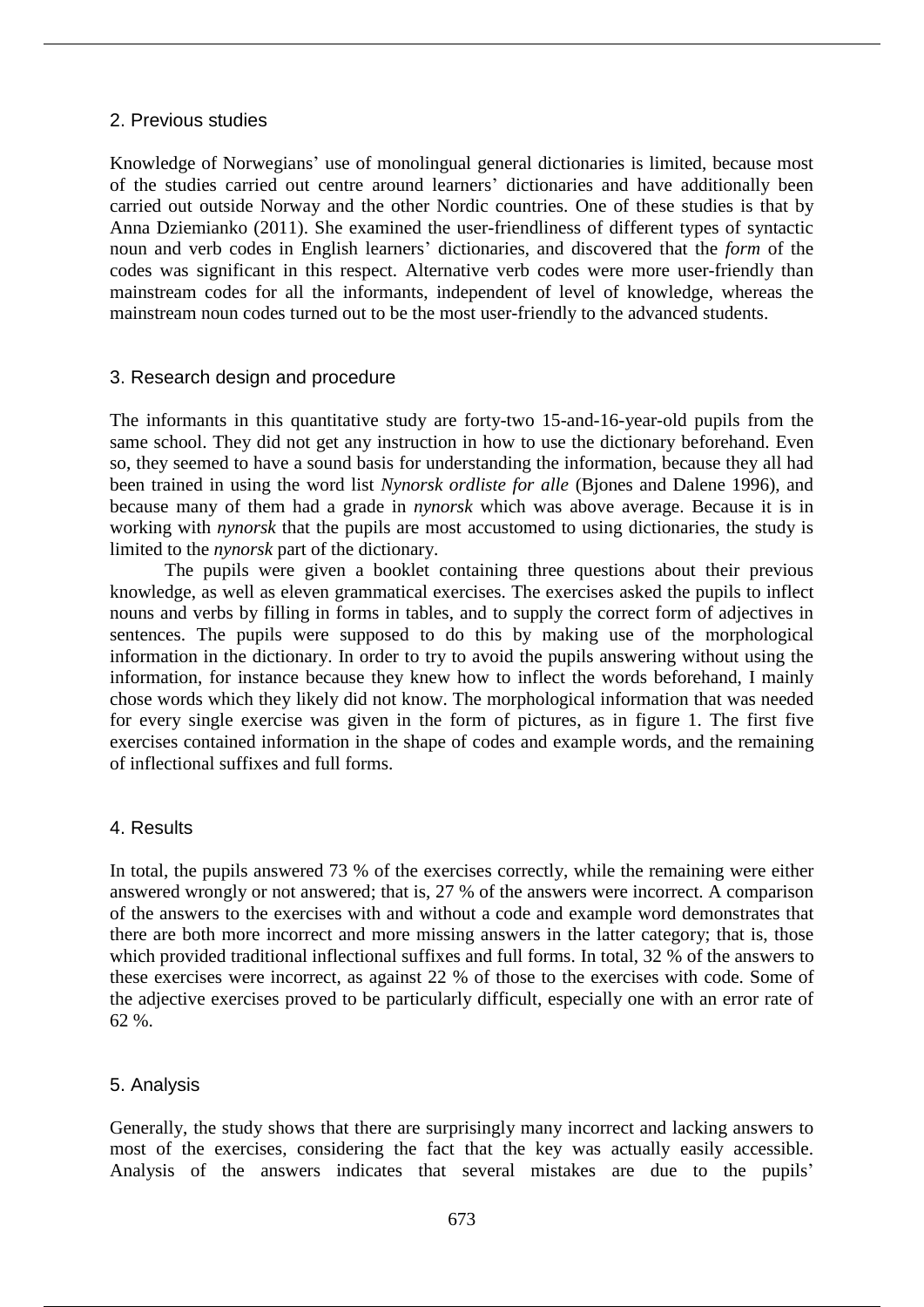misunderstanding of the information given, for example how to add a suffix to a lemma. When example words are provided, it seems to be difficult to understand which part of the word is the stem, and thus which part should be transferred to the search word in order to inflect it correctly. Problems can also occur when only suffixes are given. What is included in the suffix varies, depending on what kind of irregularities occurs in the inflection of the word. This leads to problems identifying which part of the lemma to which the suffixes should be connected. For the irregular verb *slå* 'hit, beat etc.', every inflectional form is presented in its entirety. This seems to have a positive effect on the pupil's answers, but the many correct answers here could also be due to the frequency of the verb and the fact that it can be inflected in the same way in *bokmål* and *nynorsk*. The reason why there are particularly many incorrect answers to some of the adjective exercises might be that this type of exercises is unfamiliar to the pupils. The problem could first and foremost be to find the correct gender and number.

Another explanation (than lack of understanding) is that the pupils may not have taken the exercises sufficiently seriously. They might simply have guessed the answer or known how to inflect the words beforehand, and thus not used the dictionary. The chance of this being the case is greater for the most common words. Obviously, this may also have led to correct answers. Furthermore, regrettable mistakes by the construction of the noun tables might have led to incorrect and lacking answers. Insufficient time is not a probable reason, since the pupils got the time they needed. Neither could it be claimed that it was difficult to find the information, because only the relevant parts of the dictionary entries were presented to the pupils.

#### 6. Conclusion

In this article, I have presented a study of pupils' understanding of the morphological information in *BO* and *NO*'s electronic version. The results demonstrate that none of the forty-two pupils answered all the exercises correctly, and 27 % of the answers were incorrect or lacking. Apparently, the morphological information consisting of a code and an example word is the easiest to understand. Because this mode of providing grammatical information is uncommon and thus unfamiliar to the pupils, this result was surprising. However, it becomes more understandable when we consider the cases in which such information is given, namely in regular words, which certainly are easier to inflect than irregular words. On the other hand, the results vary somewhat, for example in the sense that one regular verb is easy to inflect, while another is harder. This could be due to differences in frequency of occurrence. Such a lack of clear results makes it difficult to compare the pupils' understanding of the codes with that of the traditional information. Nevertheless, there is no doubt that the pupils find it difficult to understand the morphological information, which suggests a need for changes in the way the information is formulated.

In a general dictionary such as *BO* and *NO*, which is used by people of different backgrounds, there are mainly three demands that should be made on the morphological information supplied. First of all, it should be as intuitive as possible; that is, not require much grammatical knowledge and reading of the introduction or instruction. Secondly, it should be easy to find; and thirdly, every word should have the same kind of information, as far as possible. Electronic dictionaries give us the opportunity to present the information in different ways, and even adapt the dictionary to every individual user or user situation, as suggested by lexicographers such as Atkins (2002: 15), Tarp (2009) and Verlinde et al. (2010). While the latter possibility requires much work, other smaller changes are more easily implemented, and may increase the understanding to an equal extent. If every inflectional form of every word is